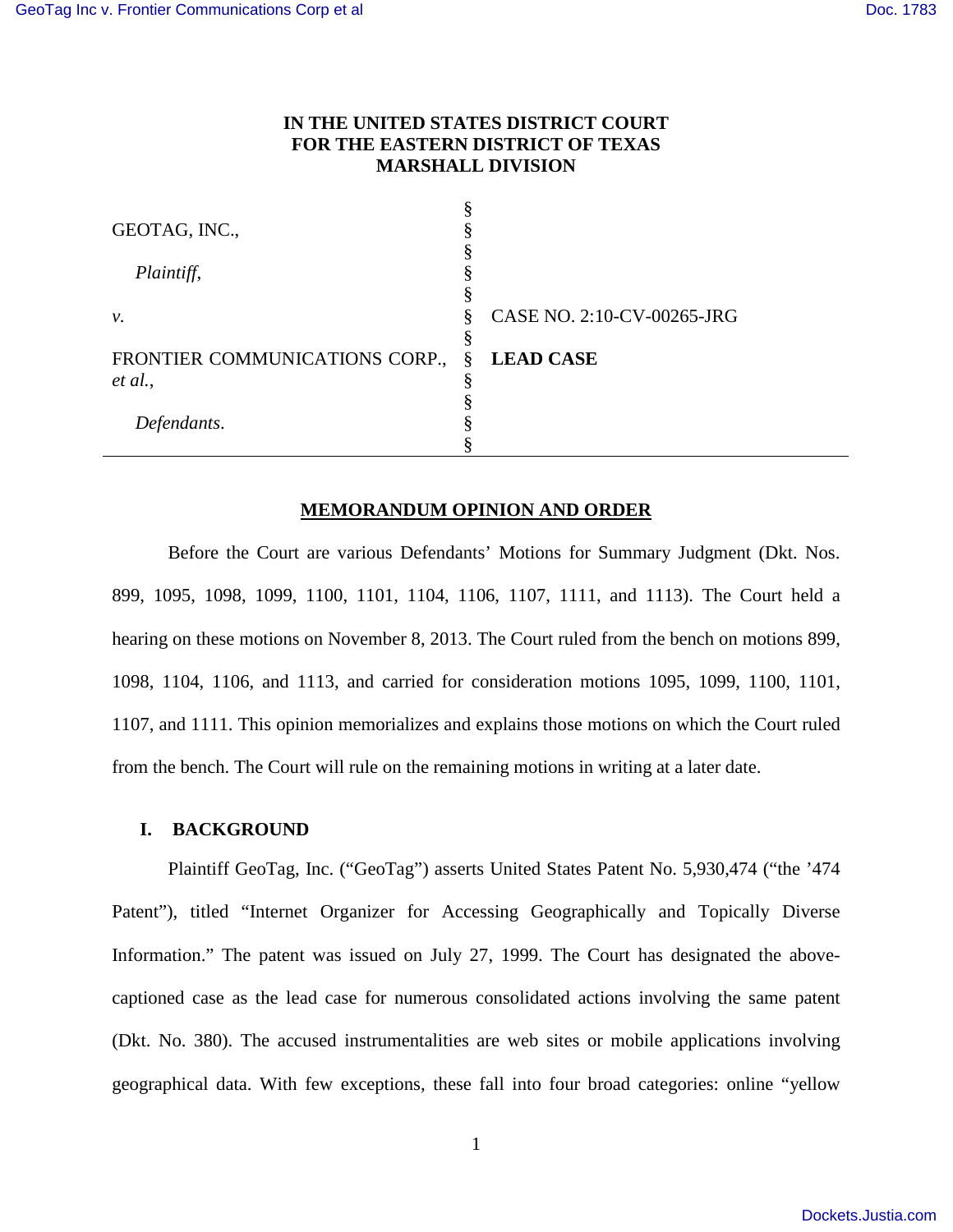pages"-type sites that are designed to help consumers locate businesses near a geographical area; store-locator functionalities on the web sites of brick-and-mortar retailers; mobile store locator "apps"; and job locator sites that help potential applicants find nearby employment.

The Court held a *Markman* hearing to interpret the claims of the '474 patent on February 12, 2013. The Court released an Order with its claim constructions on February 25, 2013 (Dkt. No. 472).

#### **II. LEGAL STANDARDS**

Summary judgment is proper if the pleadings and evidence show that "there is no genuine issue as to any material fact and the moving party is entitled to judgment as a matter of law." Fed. R. Civ. P. 56(c); *Celotex Corp. v. Catrett*, 477 U.S. 317, 322-23 (1986); *Anderson v. Liberty Lobby, Inc.*, 477 U.S. 242, 248-55 (1986). A "genuine issue" is an issue that "can be resolved only by a finder of fact because . . . [it] . . . may reasonably be resolved in favor of either party." *Anderson*, 477 U.S. at 248. When the summary judgment movants demonstrate the absence of a genuine dispute over any material fact, the burden shifts to the non-movant to show there is a genuine factual issue for trial. *Celotex*, 477 U.S. at 323-24. The Court must draw all reasonable inferences in favor of the non-moving party. *Monarch Knitting Machinery Corp. v. Sulzer Morat GmbH*, 139 F.3d 877, 880 (Fed. Cir. 1998).

A determination of infringement requires a two-step analysis. *Gentry Gallery, Inc. v. Berkline Corp.*, 134 F.3d 1473, 1476 (Fed. Cir. 1998). "First, the claim must be properly construed to determine its scope and meaning. Second, the claim as properly construed must be compared to the accused device or process." *Id.* (quoting *Carroll Touch, Inc. v. Electro Mech. Sys., Inc.*, 15 F.3d 1573, 1576 (Fed. Cir. 1993)). "Literal infringement requires that every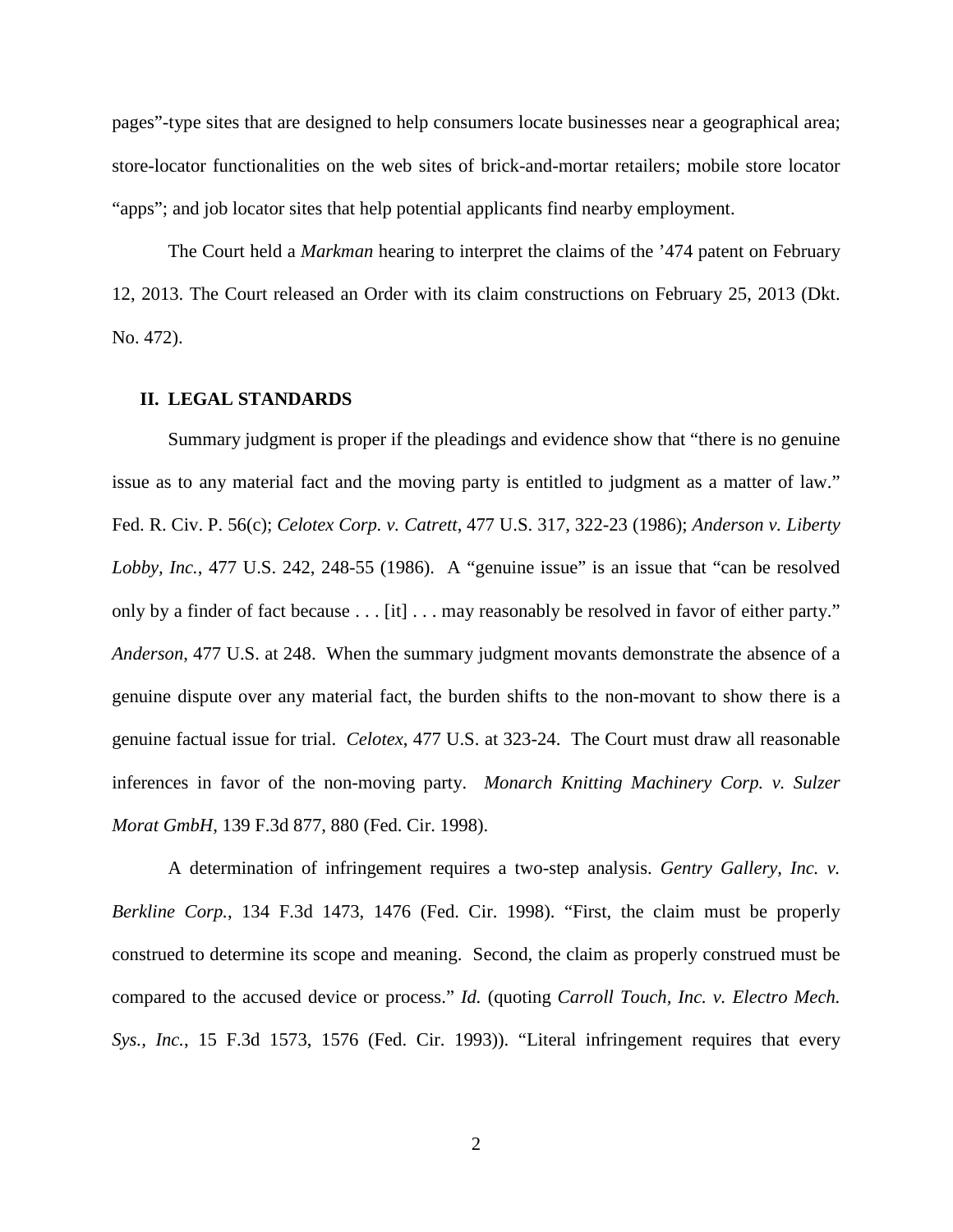limitation of the patent claim be found in the accused device." *Gen. Mills, Inc. v. Hunt-Wesson, Inc.*, 103 F.3d 978, 981 (Fed. Cir. 1997).

#### **III. MOTION 899**

<u>.</u>

In Defendants' Motion for Summary Judgment of Non-Infringement for Defendants Who Provide Access to a Third Party Locator System Which Is Accused of Infringment (Dkt. No. 899), the moving defendants argue that they are entitled to summary judgment because Plaintiff has no evidence of infringement. Each of these Defendants' accused locators are owned and controlled by a third party vendor, from whom they allege GeoTag has not obtained source code. Furthermore, moving Defendants argue that GeoTag has not served them with infringement contentions referencing source code for any of their accused locators, and that GeoTag has not served an infringement expert report for any accused locator system. Finally, after the Court granted moving defendants permission to file this Motion, GeoTag filed a "Notice of Non-Assertion of Claims Against Job Locators" (Dkt. No. 873), notifying the Court that it will "no longer assert in this case the claims that GeoTag has previously asserted against Accused Instrumentalities comprising 'job locators' or 'career locators.'"

In response, GeoTag argues that the moving defendants should be treated in two categories. First, with respect to defendants seeking summary judgment of non-infringement with respect to their job locators, GeoTag argues that its Notice of Non-Assertion moots the case with respect to those locators, effectively making the Notice function as a voluntary dismissal without prejudice. Second, GeoTag argues that a triable issue of material fact exists with respect to the remaining accused instrumentalities. $<sup>1</sup>$  $<sup>1</sup>$  $<sup>1</sup>$ </sup>

<span id="page-2-0"></span><sup>&</sup>lt;sup>1</sup> GeoTag also notes that some moving Defendants have since settled their cases. Obviously, this Order does not affect moving defendants' whose cases have been dismissed. Because the Court announced this ruling from the bench and all parties should be aware of it for purposes of negotiating settlements, this Order *does* apply to any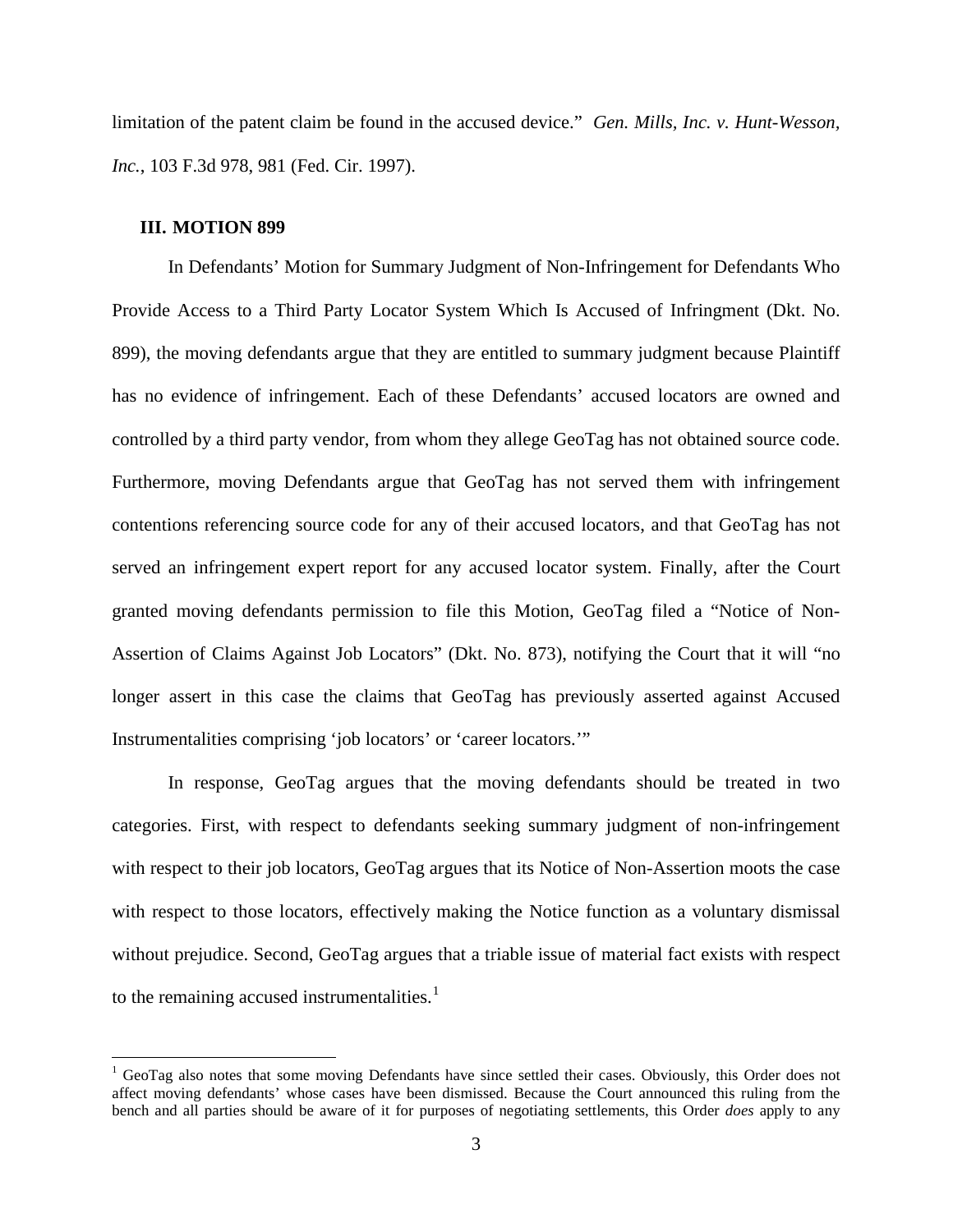## A. Job Locators

<u>.</u>

With respect to accused job locators, GeoTag does not contend that it has enough evidence of infringement to establish a triable question of material fact. Instead, it argues that its notice of non-assertion dismisses the suit with respect to the non-asserted instrumentalities. However, a "Notice of Non-Assertion" is not one of the avenues for dismissal outlined by Federal Rule of Civil Procedure 41(a). That rule states that a plaintiff may dismiss a case without prejudice "before the opposing party serves either an answer or a motion for summary judgment" or after filing "a stipulation of dismissal signed by all parties who have appeared." *Id.* If a defendant has answered the Complaint and has not stipulated to dismissal, "an action may be dismissed at the plaintiff's request only by court order, on terms that the court considers proper." *Id.*

Requiring Court approval for dismissals after a defendant has answered serves the interests of justice. If plaintiffs could proceed with a case for months or even, as in this case, years, forcing defendants to incur legal fees, and then simply dismiss a suit at his or her option without prejudice to the case, then rogue plaintiffs could simply sue until it became clear that they were about to lose a case, dismiss the case, and then file it again, subjecting defendants to the same cycle of expense without ever prejudicing their legal interests.

When a plaintiff files suit in court, it manifests not only a claim of right, but a willingness to prove the validity of its claims and be bound by the result of the legal process. If, despite all the available tools provided by the law, Plaintiff cannot muster sufficient evidence to uphold a jury verdict in its favor, then moving defendants are entitled to final legal disposition of Plaintiff's claims. Here, they as for, and are entitled to, summary judgment of non-infringement

parties whose cases have been stayed pending settlement. However, the Court expects those cases to continue to file timely dismissal papers reflecting their agreed settlements.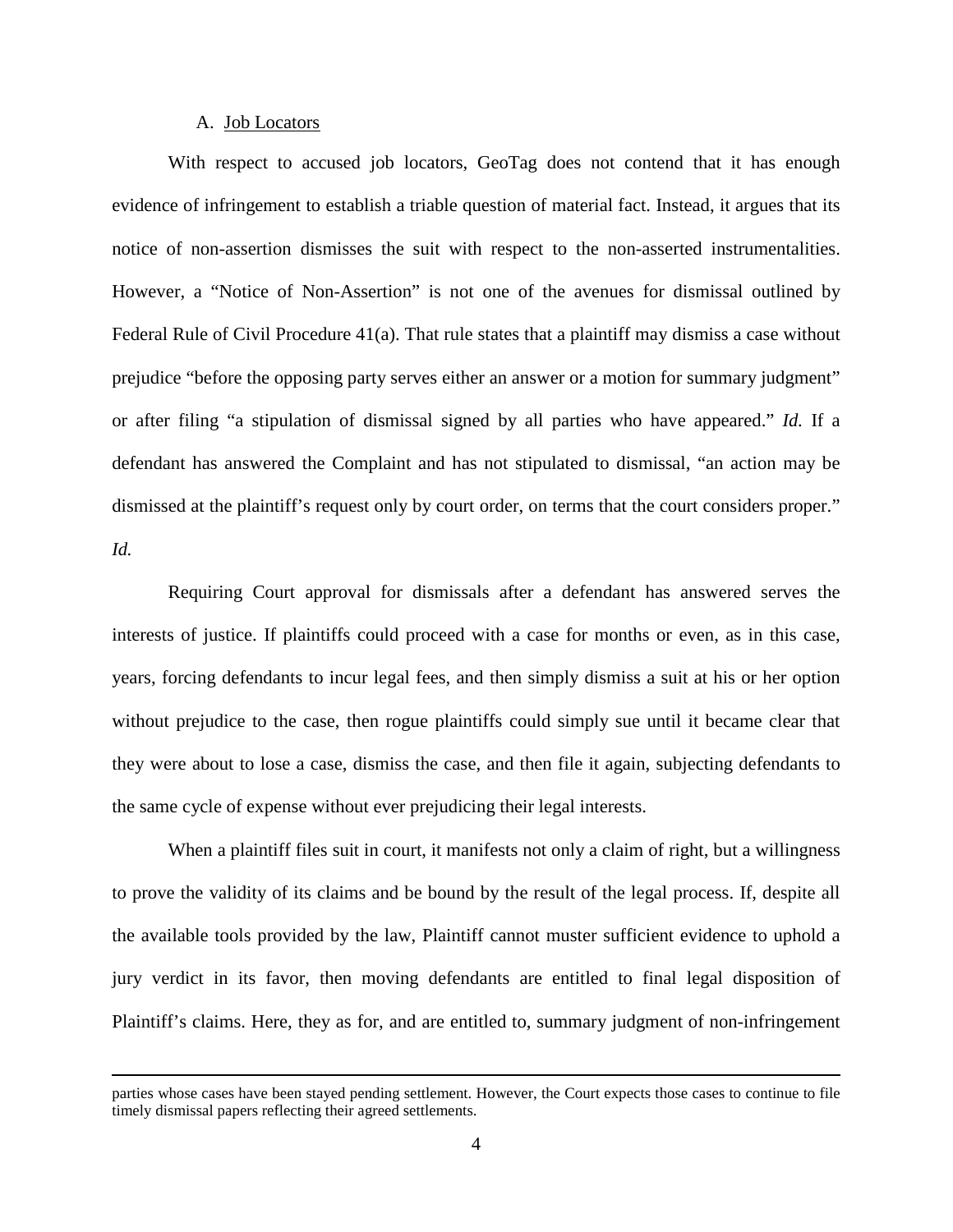with respect to the store locators mentioned in GeoTag's Notice of Non-Assertion (Dkt. No. 873- 1).

### B. Mobile Locators

Defendants also argue that GeoTag lacks sufficient evidence to prove infringement against several mobile store locators. Defendants allege that GeoTag did not review source code for these mobile locators, nor provide infringement contentions referencing source code. GeoTag, in contrast, asserts that it *did* serve claim charts on the accused instrumentalities, and discuss them in its expert reports. It argues that the accused instrumentalities are merely the accused web store locators accessed through mobile browsers, rather than separate mobile platforms for store locators, and that these locators share source code with web locators analyzed in detail. Defendants argue in reply that the accused instrumentalities are actually separate mobile applications or special mobile versions of web sites, whose code GeoTag has not reviewed.

Having considered the briefing and oral arguments closely, the Court holds that Defendants Aeropostale, Inc., Crabtree 7 Evelyn, Ltd., Dick's Sporting Goods, Inc., General Nutrition Corporation and General Nutrition Centers, Inc., Geoffrey, LLC, Toys "R" US Inc., Toysrus.com, LLC, Toys "R" US-Delaware, Inc., Babiesrus.com, LLC, Quiksilver, Inc., and The Sports Authority, Inc. have not met their burden of establishing that no triable issue of material fact exists. The evidence produced to support their claims suggests that Plaintiff will have a difficult time proving its case; however, it does not establish conclusively that GeoTag cannot prove that the accused instrumentalities share common infringing mechanisms with the moving defendants' website locators.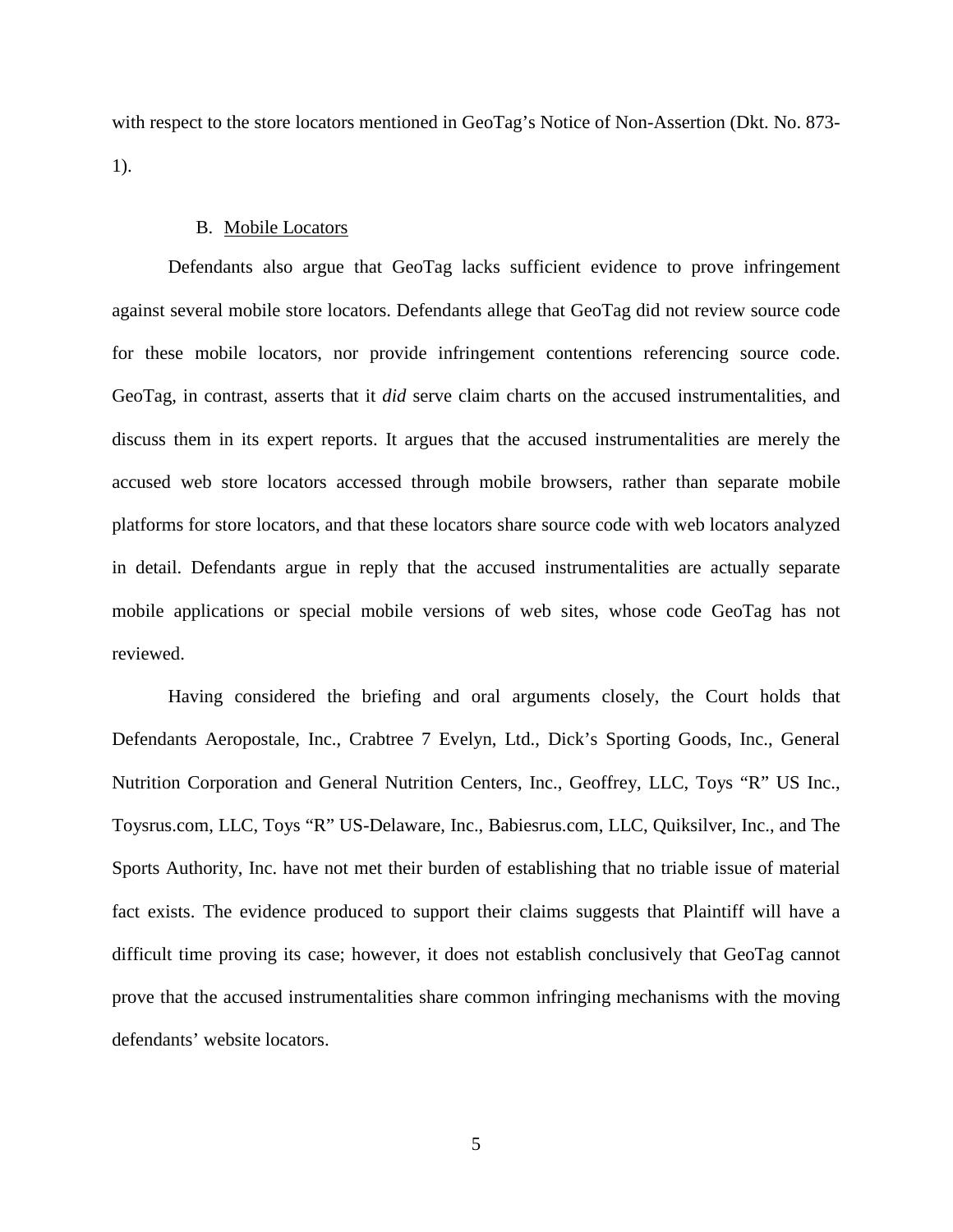## **IV. MOTION 1098**

Defendants argue in their Motion for Summary Judgment of Invalidity Based on Lack of Written Description (Dkt. No. 1098) that the specification of the '474 patent does not demonstrate possession of the "dynamic replication" limitation of the patent's claims. The Court has construed "dynamically replicated" to mean "automatically copied or inherited, within the database, at the time needed rather than at a time decided or established in advance" (Dkt. No. 472, at 25). Defendants argue that the specification describes only the dynamic generation of displays, rather than replication within the database.

35 U.S.C. § 112 requires that the specification of a patent must contain a written description of the invention. This description must "'clearly allow persons of ordinary skill in the art to recognize that [the inventor] invented what is claimed.' . . . In other words, the test for sufficiency is whether the disclosure of the application relied upon reasonably conveys to those skilled in the art that the inventor had possession of the claimed subject matter as of the filing date." *Ariad Pharmaceuticals, Inc. v. Eli Lilly & Co.*, 598 F.3d 1336, 1351 (Fed. Cir. 2010) (quoting *Vas-Cath Inc. v. Mahurkar*, 935 F.2d 1555, 1562-63 (Fed. Cir. 1991)) (brackets in original). The written description requirement presents an issue of fact. *Id.* Because of the presumption of validity that attaches to an issued patent, invalidity for lack of written description must be proven by clear and convincing evidence. *Id.* at 1354.

As evidence for the proposition that the patent's written description would not demonstrate possession to a person of ordinary skill in the art, Defendants present only attorney argument that the patent describes only dynamic generation of displays. Though the Court is not prepared to rule that an expert declaration is *required* for summary judgment of this type, in this case Defendants have not carried their burden. The Court's *Markman* Order cited to passages in the specification discussing dynamic creation of HTML documents in a user's browser (Dkt. No.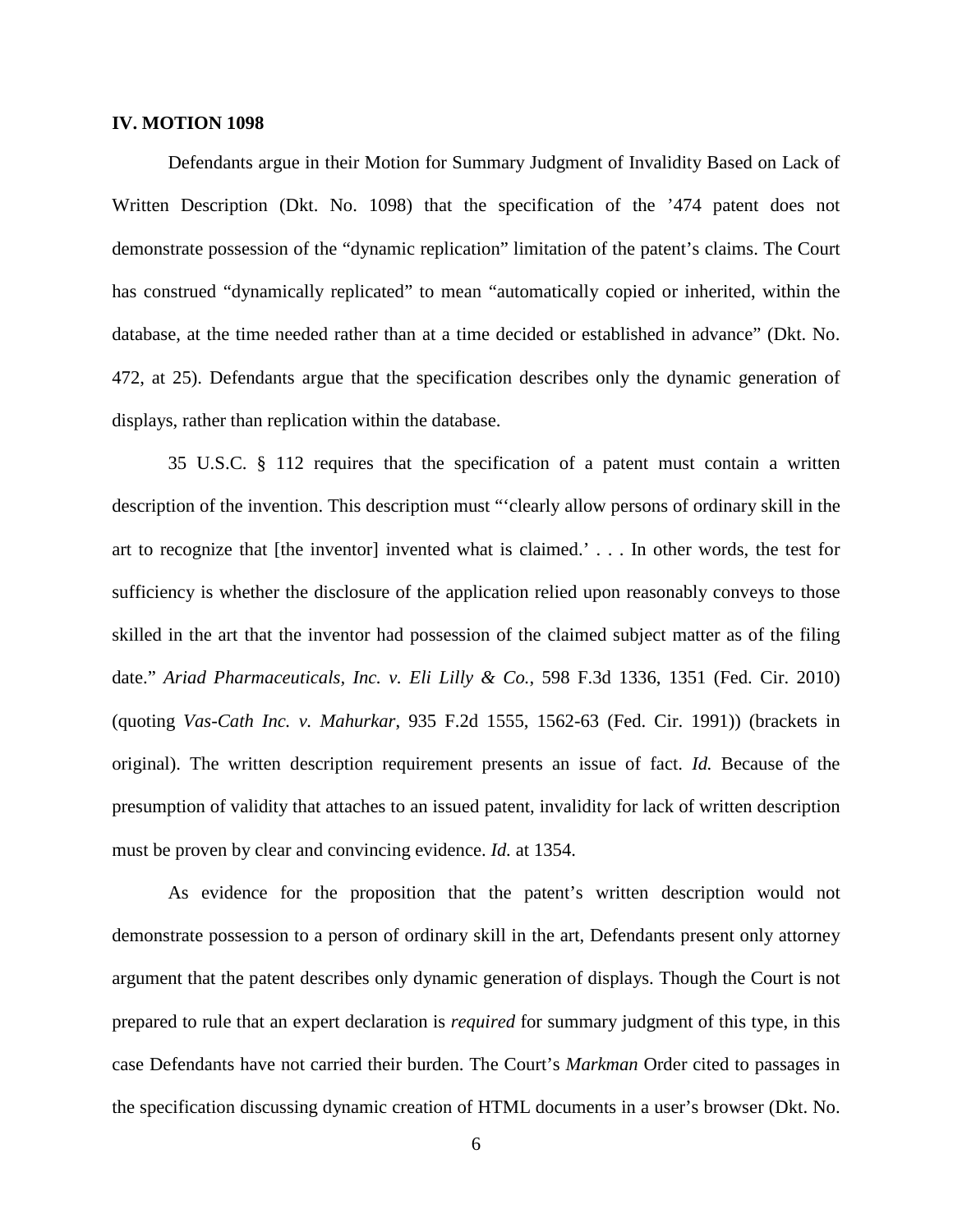472, at 23). It also specifically rejected an interpretation of the term "database" that excluded a database integrated with a user's browser. *Id.* at 11. Defendants' argument, in the absence of expert testimony, is that it is logically impossible for the specification's discussion of the dynamic creation of HTML pages to be replication "within the database." The Court's *Markman* Order, however, undercuts this argument, at least sufficiently to find that Defendants have not carried their burden of proving the absence of a triable issue of material fact.

Defendants also argue that the "automatically inherited" language of the patent cannot prove possession of dynamic replication because the automatic inheritance described happens during data entry. Though Defendants cite to the specification for this proposition, it is hardly self-evident from the patent whether a person of ordinary skill in the art would understand the automatic inheritance referred to in the specification as happening "when needed" rather than "in advance." *See* '454 Patent at 19:29-36; 23: 14-51.

Therefore, Defendants have failed to establish that no triable issue of material fact exists as to whether the '454 patent adequately demonstrates possession of the invention.

#### **V. MOTION 1104**

As confirmed by agreement of the parties, The Microsoft Customers' Motion for Summary Judgment of Non-Infringement (Dkt. No. 1104), is moot because the moving defendants have all reached settlement with Plaintiff GeoTag.

#### **VI. MOTION 1106**

In Defendants' Motion for Summary Judgment of Non-Infringement Based on Disavowal of the Job Locator Functionality (Dkt. No. 1106), Defendants argue that the intrinsic record demonstrates that the patentee of the '474 patent disavowed any claim scope that might cover job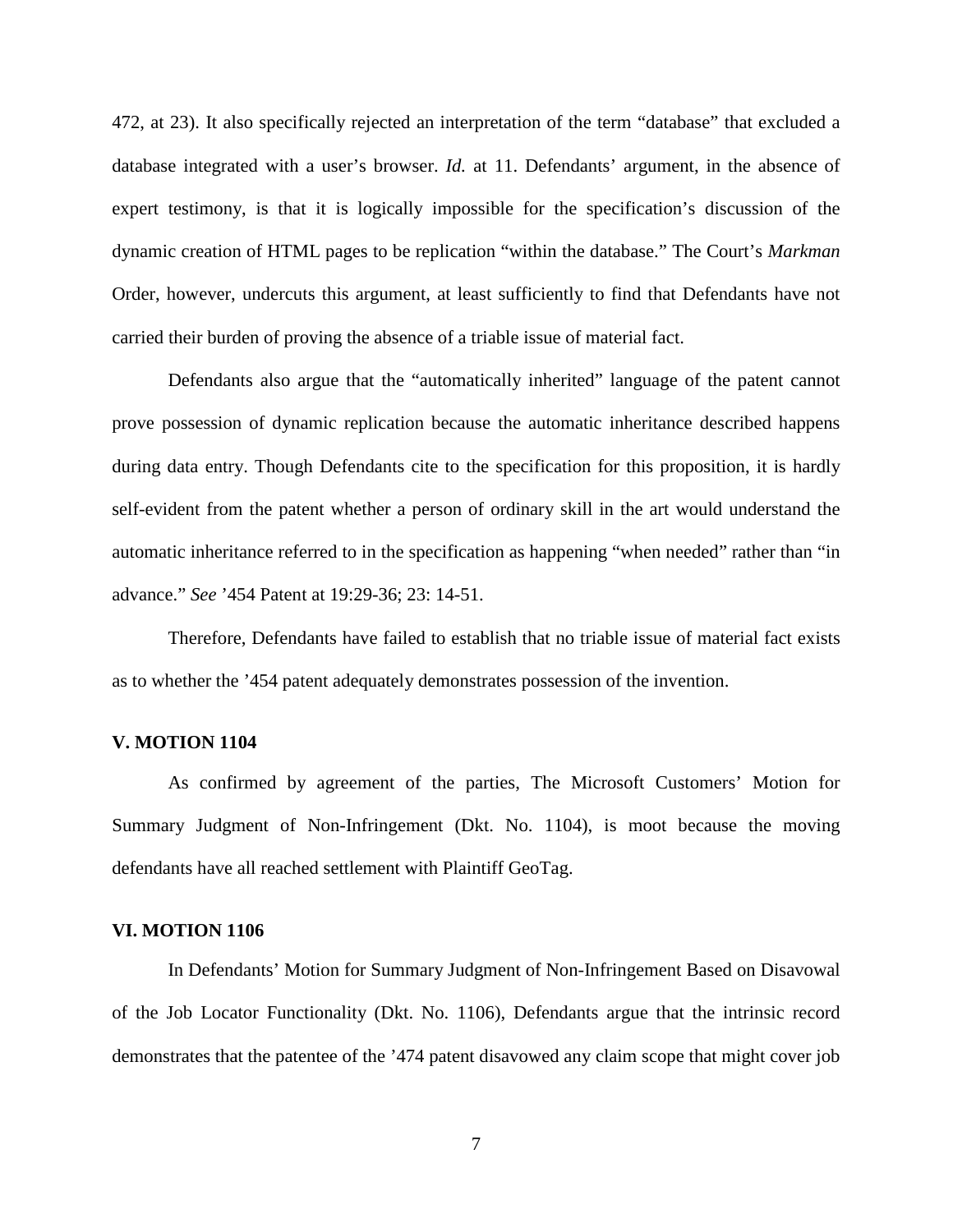locator systems, and that their accused locators (those that remain after the disposition of Motion 899, *supra*) fall within the scope of GeoTag's disavowal.

The claims of a patent, rather than the specification, determine the boundaries of the invention. *See Phillips v. AWH Corp.*, 415 F.3d 1303, 1312 (Fed. Cir. 2005). "[A]n inventor may use the specification to intentionally disclaim or disavow the broad scope of a claim," but "this intention must be clear." *Conoco, Inc. v. Energy & Environmental Intern., L.C.*, 460 F.3d 1349, 1357-58 (Fed. Cir. 2006).

It is true that the specification of the '474 patent distinguishes "systems which have geographically differentiated listings for the same topic (such as job search databases which include information about jobs in different cities), since these listings are primarily related to the topic (e.g., jobs), not to the geographical area." '474 Patent, 5:61-65. This distinction is not a clear, intentional disavowal of all job locator systems, however. Rather, it is an illustration of a preferred embodiment of the invention that organizes information primarily by geographical area rather than by topic.

Even if the Court were to find an intentional disavowal, it would be a very narrow one. By its terms the specification distinguishes only job locators whose listings "are primarily related to the topic (e.g., jobs), not to the geographical area." Whether the accused locators fell within these confines would be a matter of fact for the jury to decide, and the moving defendants would not be entitled to summary judgment of non-infringement.

Defendants are thus not entitled to summary judgment of non-infringement based on the patentee's alleged disavowal of all job locator functionality.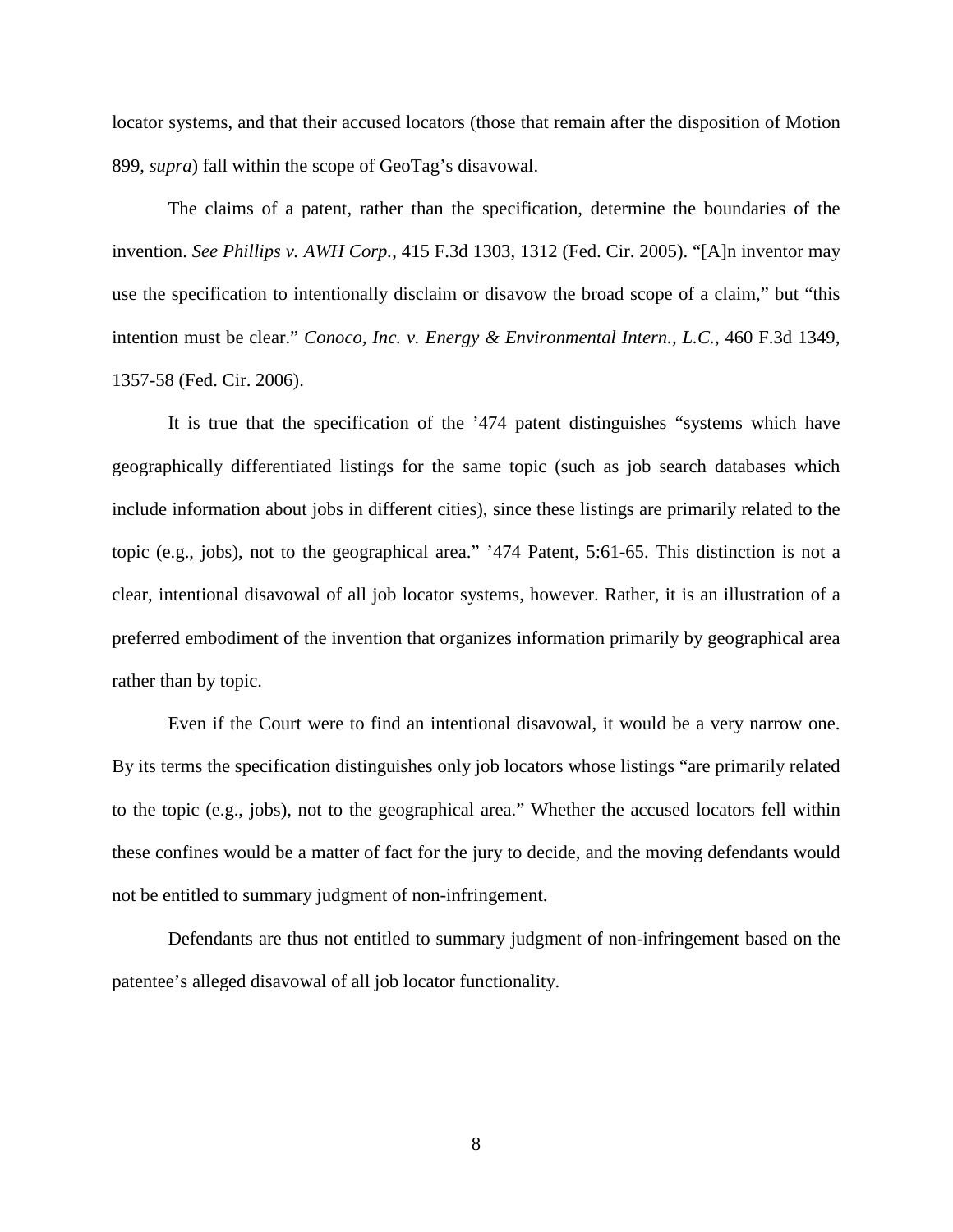## **VII. MOTION 1113**

Finally, Defendants' Motion for Summary Judgment Related to Laches (Dkt. No. 1113) asks the Court to grant summary judgment based on the moving defendants' assertion that Plaintiff has unreasonably delayed bringing suit, thus prejudicing the adverse party.

In order to prevail on a defense of laches, the defendant must prove that "(1) the Plaintiff delayed filing suit for an unreasonable and inexcusable length of time from the time the plaintiff knew or reasonably should have known of its claim against the defendant, and (2) the delay operated to the prejudice or injury of the defendant." *A.C. Aukerman Co. v. R.L. Chaides Const. Co.*, 960 F.2d 1010, 1032 (Fed. Cir. 1992). When six years of delay have elapsed, unreasonable delay and material prejudice are both presumed. *See Wanlass v. General Elec. Co.*, 148 F.3d 1334, 1337 (Fed. Cir. 1998).

The presumptions of unreasonable delay and prejudice are, however, rebuttable. Defendants produce evidence that GeoTag knew or should have known of their accused instrumentalities more than six years before filing the instant lawsuit. GeoTag, for its part, offers evidence of circumstances which might excuse the delay. The Court finds that material facts concerning Defendants' laches defense are disputed and require further investigation. If necessary, the Court will make a full factual inquiry into Defendants' laches claims at a later date. For the present, moving defendants have not presented sufficient evidence to show that they are entitled to summary judgment of laches without further factfinding.

### **VII. CONCLUSION**

In accordance with the opinion above, Defendants' Motion for Summary Judgment of Non-Infringement for Defendants Who Provide Access to a Third Party Locator System Which Is Accused of Infringement (Dkt. No. 899) is **GRANTED** with respect to the accused